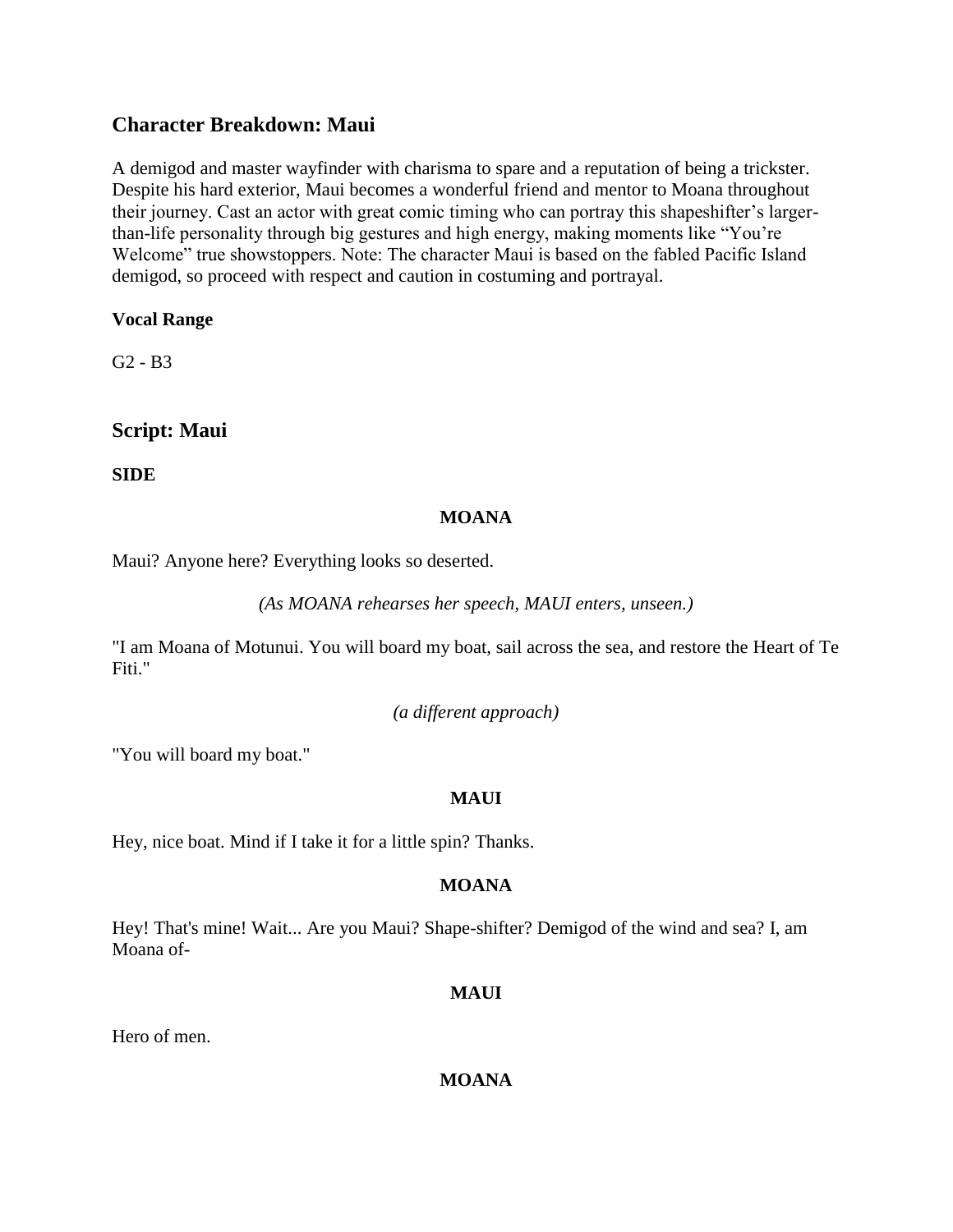What?

## **MAUI**

Maui, shape-shifter, demigod of the wind and sea, hero of men-

## **MOANA**

Uh. I am Mo-

#### **MAUI**

Sorry, sorry. Men and women. Maui is a hero to all. I interrupted. From the top...

## **MOANA**

Hold on. I'm here to*-*

#### **MAUI**

Of course, Maui always has time for his fans.

## **MOANA**

I'm not your fan! I'm here 'cause you stole the Heart of Te Fiti! And you will board my boat, sail across the sea, and put it back!

#### **MAUI**

Um, it almost sounds like you don't like me, which is impossible 'cause I got stuck here for a thousand years trying to get the heart for you mortals. So what I believe you were trying to say... is thank you.

## **MOANA**

Thank you?

#### **MAUI**

You're welcome.

**END**

**Score: Maui**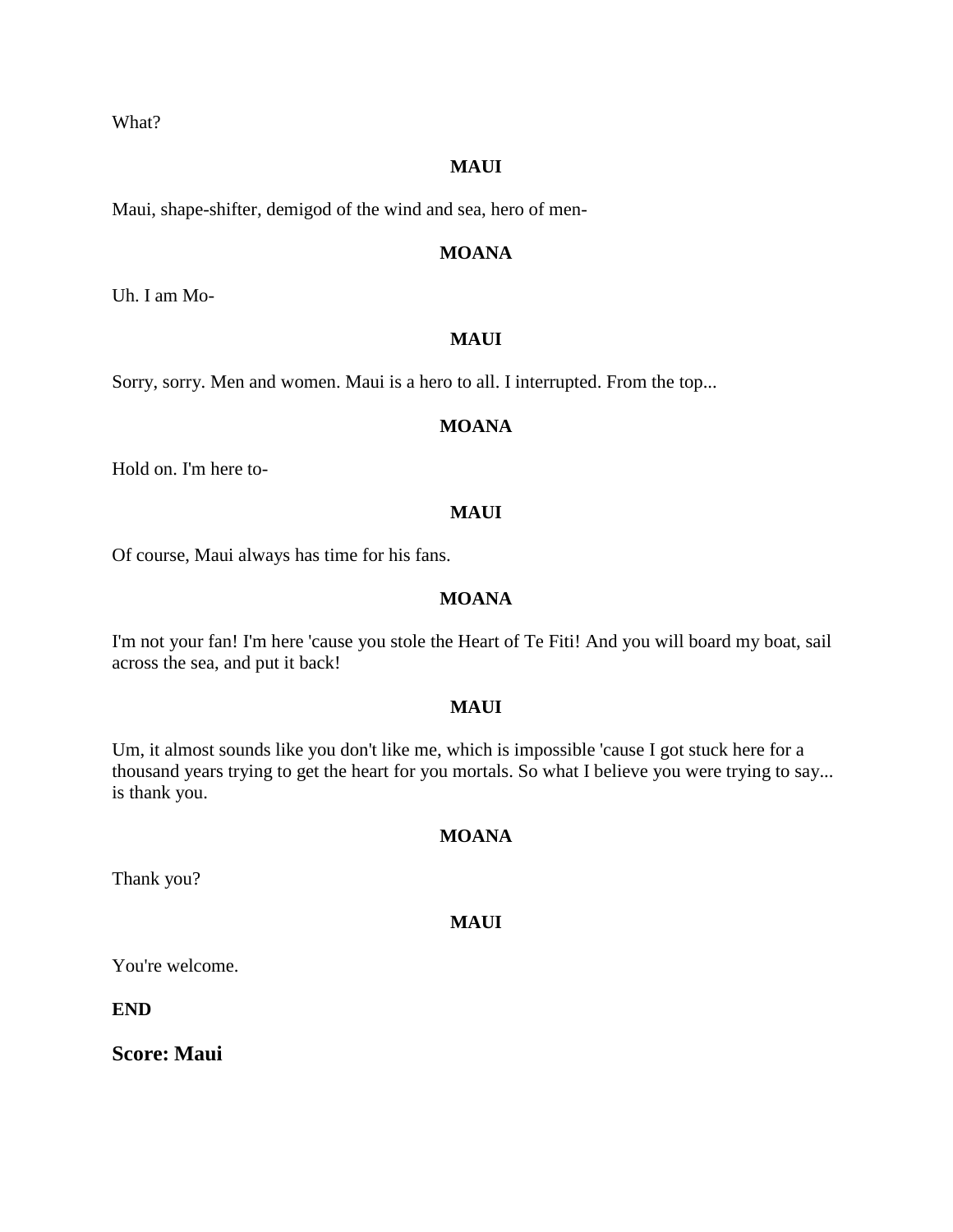# You're Welcome

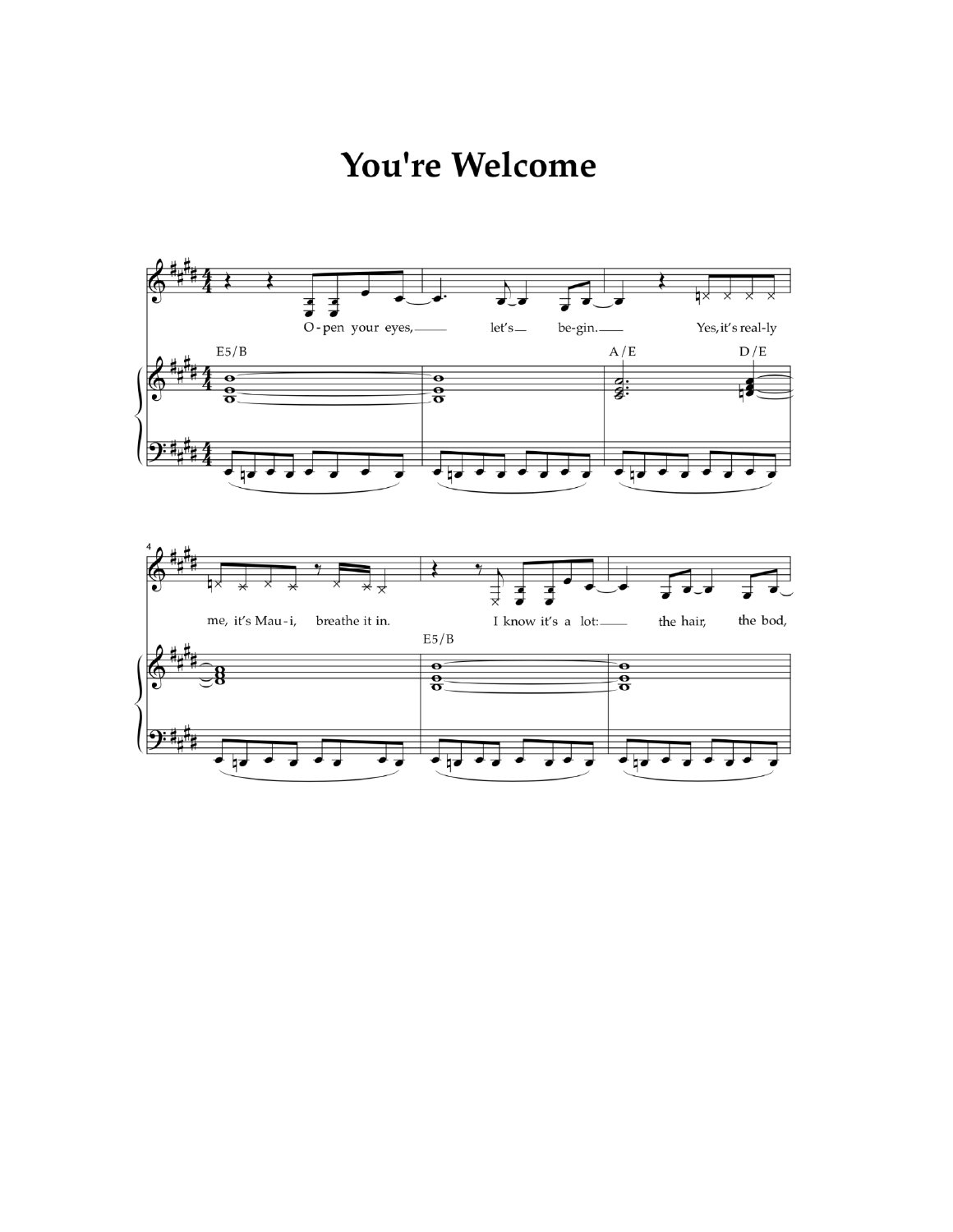